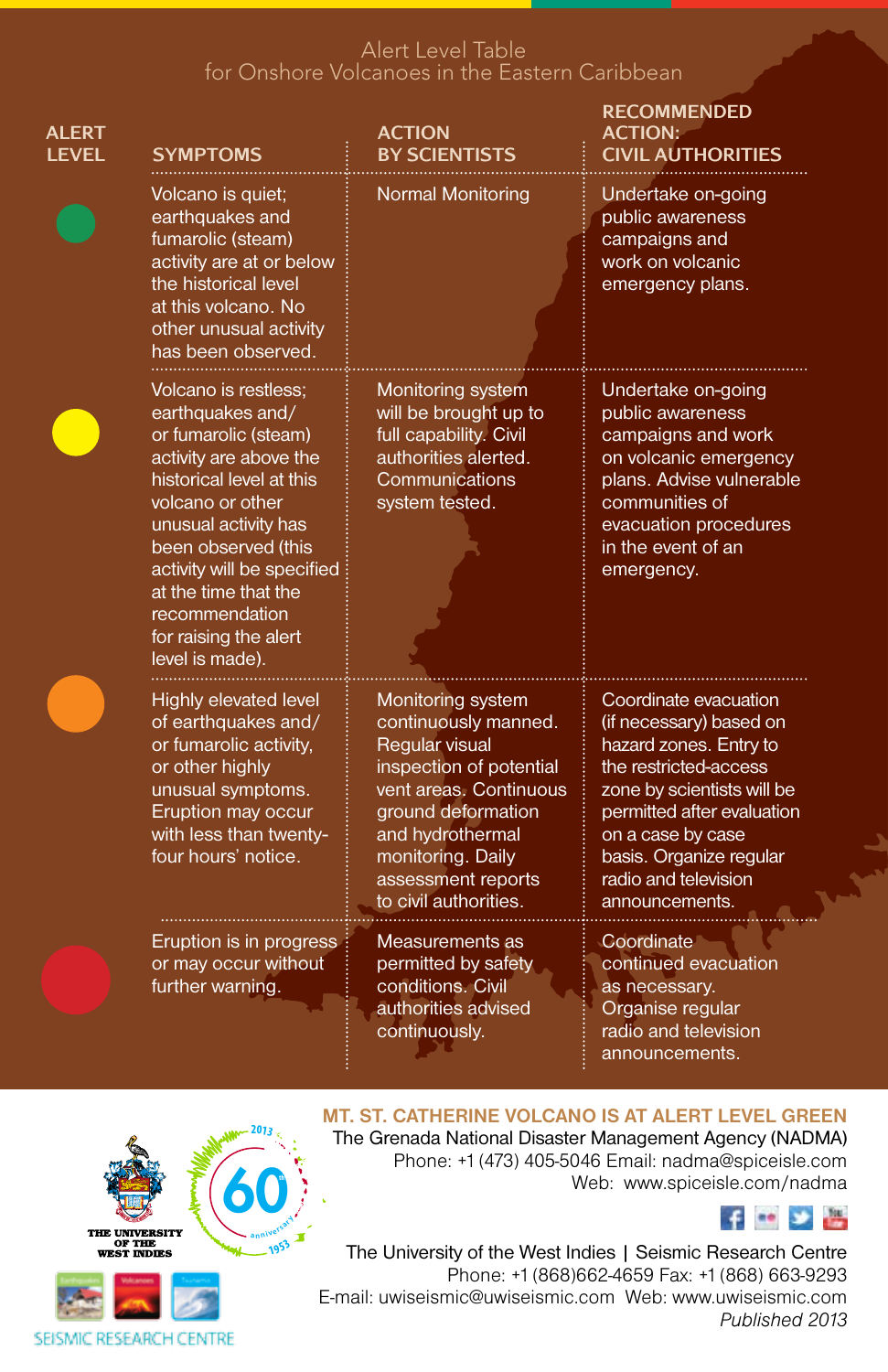# Volcanoes **of Grenada**

٠

*Located in the northern region of Grenada is the island's only 'live' volcano, Mt. St. Catherine. This volcano has not erupted in historic time, but has the potential to erupt in the future. Grenada's other volcanoes such as Mt. Rodney and Mt. Maitland are considered 'dead' and are very unlikely to erupt again.*

**The William William** 

# $w$  ,  $\chi$ Caribbean Volcanoes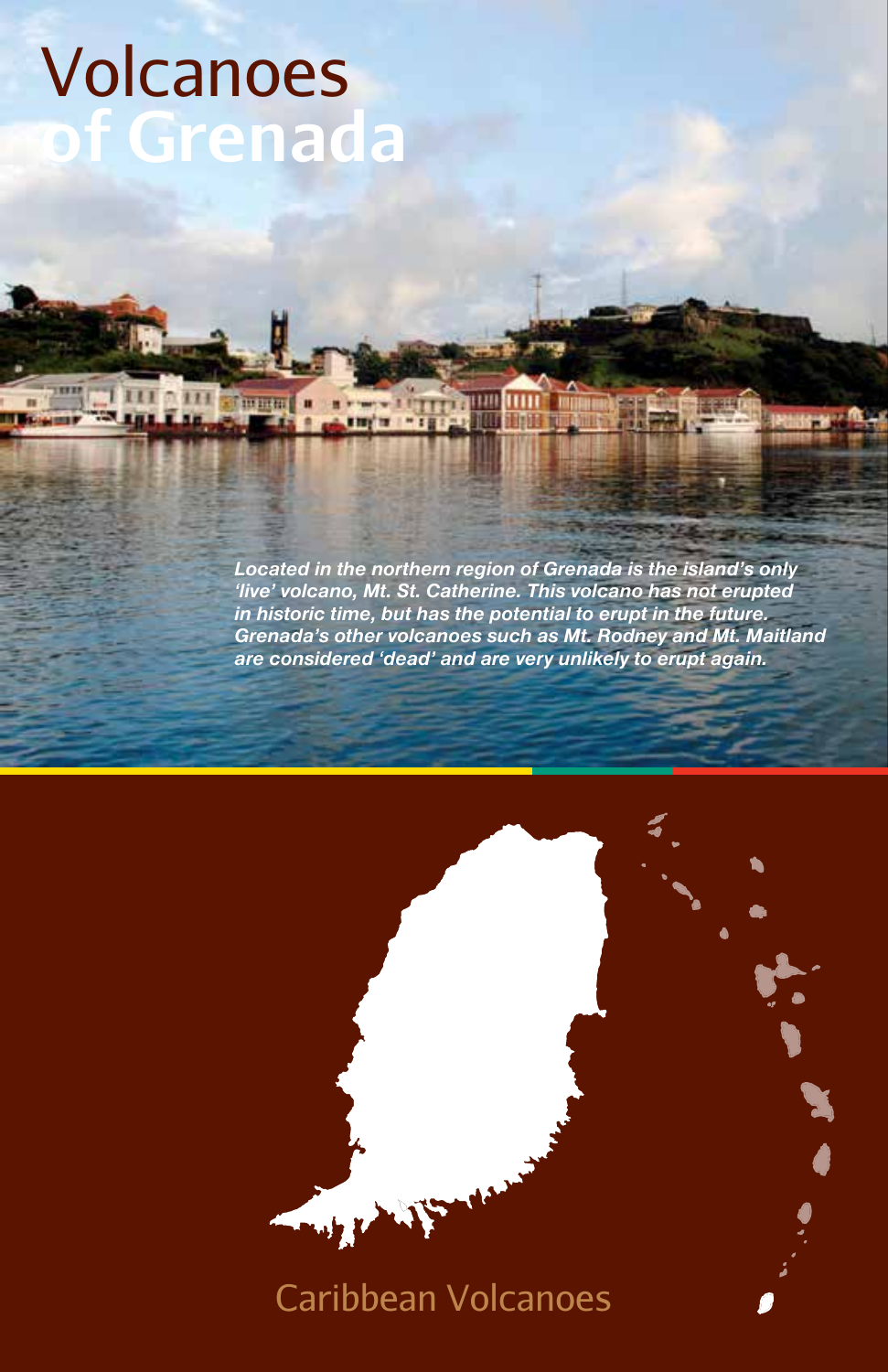#### **EXPLOSION CRATERS**

Numerous explosion craters such as Lake Antoine and Grand Etang, represent the most recent volcanic activity on Grenada. These are volcanic craters formed by explosion when rising magma reacts with groundwater or lake water. Most of them are filled with water forming lakes but others such as St. George's and Queens Park craters are dry and populated. They are often referred to as monogenetic volcanoes since they were formed in a single episode of volcanic activity and these are not expected to erupt again, however, new craters can be formed in the future. It is not possible to say exactly where these new explosion craters will form.

#### **Kick 'em Jenny**

Kick 'em Jenny is an underwater volcano about 8 km north of Grenada. It is the only known 'live' underwater volcano in the Eastern Caribbean. It has erupted 12 times since 1939 with the most recent eruption occurring in December, 2001. Currently, Kick 'em Jenny is most dangerous for ships and boats since the gases released by the volcano can lower the density of the water in its vicinity causing them to sink even if it is not erupting.

*Lake Antoine, an explosion crater*

# **VOLCANIC HAZARDS**

#### **Pyroclastic Flows & Surges**

Very hot, fast-moving mixtures or avalanches of rock fragments, ash and gas. These deadly phenomena travel down valleys and cause total devastation of the area over which they flow. Pyroclastic surges are lethal hurricane-like, hot ash clouds that can travel uphill and over ridges at high speed.

#### **Volcanic Ash & Bombs**

Ash falls can blanket the entire island, affect neighbouring islands and may be thick enough to collapse roofs of buildings and destroy vegetation. Volcanic ash is very corrosive to machinery including boats and planes and may also affect human health if inhaled. Large rocks called bombs may also be hurled from the volcano.

# **Volcanic Gases**

Dangerous gases such as carbon dioxide and sulphur dioxide are present in toxic amounts close to the vent of an erupting volcano and may be present close to hot springs around any 'live' volcanoes. Carbon dioxide is invisible and has no taste or smell, so people and animals are unable to notice it and may suffocate if exposed to high concentrations for prolonged periods.

#### **Lahars (mudflows)**

Dense mixtures of volcanic mud and rock fragments which rush turbulently down the slopes of a volcano, filling surrounding valleys. Lahars resemble wet concrete and they can move and contain large boulders, trees and may even bury entire towns.